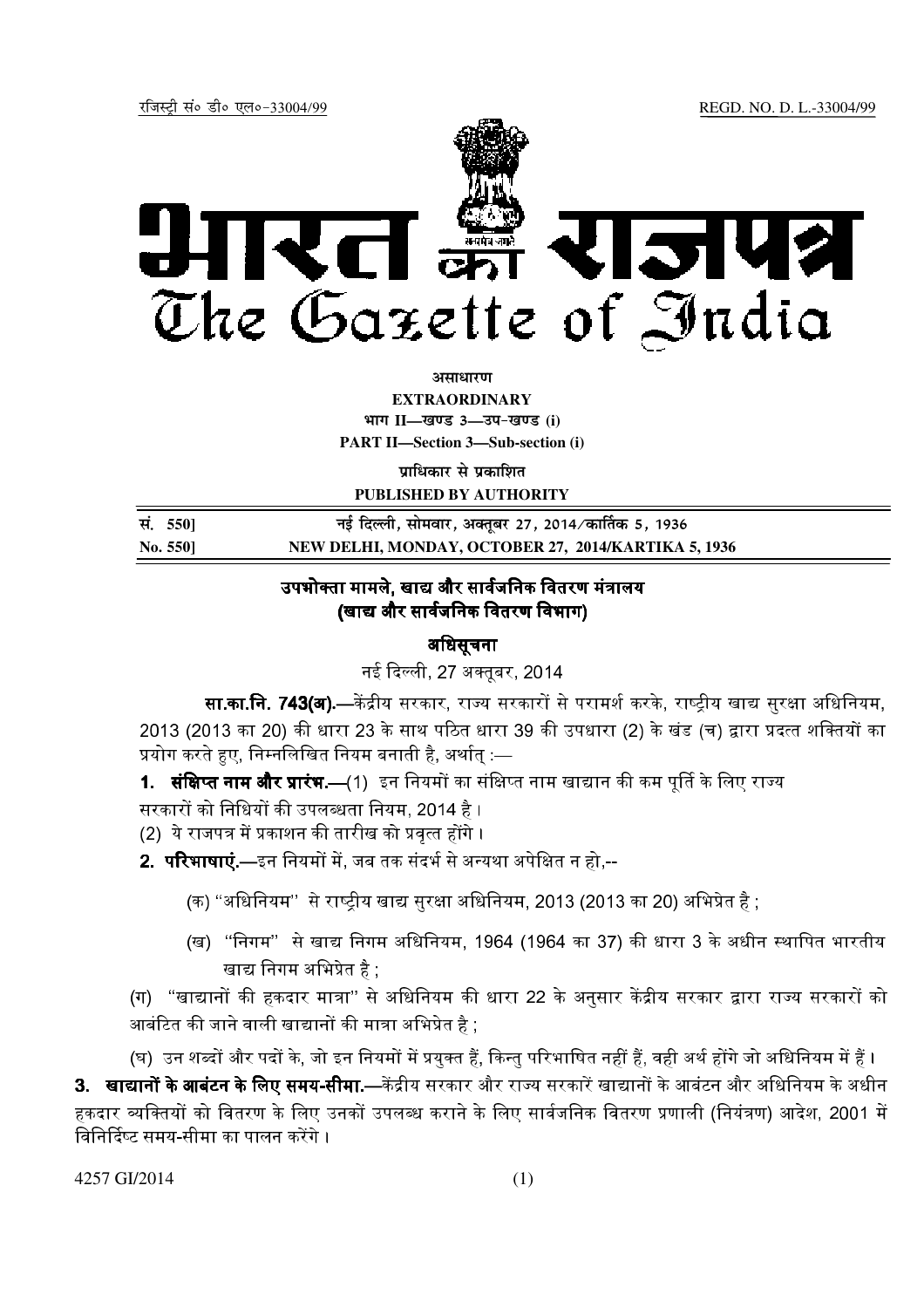**4. केंद्रीय सरकार द्वारा राज्य सरकारों को खाद्यानों का आबंटन और पूर्ति.—केंद्रीय सरकार यह सुनिश्चित करेगी कि** लक्षित सार्वजनिक वितरण प्रणाली के अधीन राज्य सरकारों को केंद्रीय पूल से खाद्यानों की हकदार मात्रा आबंटित की गई है और आबंटित खाद्यानों की नियमित पूर्ति प्रत्येक राज्य में केंद्रीय सरकार द्वारा अभिहित डिपों में पहुंचती है ।

**5. केंद्रीय सरकार द्वारा निधियां उपलब्ध कराने की रीति.—यदि केंद्रीय सरकार, किसी राज्य सरकार को खाद्यानों** की हकदार मात्रा की पूर्ति करने में असमर्थ है तो वह उस राज्य सरकार को उस विपणन समय पर सुसंगत खाद्यानों | के न्यूनतम समर्थन मूल्य के 1.25 गुणा और अधिनियम की अनुसूची 1 में विनिदिष्ट कीमत के बीच के अंतर की दर से कम पूर्ति की सीमा तक निधियां उपलब्ध कराएगी ।

**6. राज्य सरकारों द्वारा आनुकल्पिक इंतजाम की दशा में उपलब्ध कराई जाने वाली निधियां.—(1) यदि केंद्रीय** सरकार द्वारा किसी राज्य सरकार को खाद्यानों की हकदार मात्रा उपलब्ध नहीं कराई जाती है तो वह राज्य सरकार कम पूर्ति की सीमा तक खुले बाजार से क्रय के माध्यम से अधिनियम के अध्याय 2 के अधीन हकदारियों के परिदान का इंतजाम कर सकेगी ।

(2) उपनियम (1) के अधीन खुले बाजार से क्रय की दशा में केंद्रीय सरकार, राज्य सरकारों को खाद्यानों की कम पूर्ति की सीमा तक–

(i) वह कीमत, जिस पर राज्य सरकार ने खाद्यानों को क्रय किया है और अधिनियम की अनुसूची 1 में विनिर्दिष्ट कीमतों के बीच अंतर की दर से ; या

(ii) उस विपणन समय पर सुसंगत खाद्यानों के न्यूनतम समर्थन मूल्य का 1.25 गुणा और अधिनियम की अनुसूची 1 में विनिदिष्ट कीमतों के बीच अंतर की दर से,

इसमें जो भी कम हो, निधियां उपलब्ध कराएगी ।

**7. राज्य सरकार द्वारा निधियों का दावा करने के लिए प्रक्रिया.—नियम 5 और नियम 6 के अधीन निधियों का** दावा करने के लिए राज्य सरकार, सभी विशिष्टियों सहित, केंद्रीय सरकार को निम्नलिखित को उपदर्शित करते हुए दावा प्रस्तुत करेगी, अर्थात :—

- $(i)$  कम पूर्ति की मात्रा ;
- (ii) अभिहित डिपो, जिसमें कम पूर्ति हुई है ;
- (iii) कम पूर्ति की अवधि ;
- (iv) खाद्यानों की कम पूर्ति से निपटने के लिए राज्य सरकार द्वारा खुले बाजार से खाद्यानों के क्रय का सबत : और
- $(v)$  एेसे अन्य आवश्यक दस्तावेज, जो दावा सिद्ध करने के लिए आवश्यक समझे जाएं ।

**8. केंद्रीय सरकार द्वारा दावों को प्रक्रियागत करना.—(1) केंद्रीय सरकार, नियम 7 के अधीन राज्य सरकार से प्राप्त** दावों को इसके द्वारा दावे की प्राप्ति की तारीख से पन्द्रह दिन के भीतर निगम को भेजेगी ।

(2) निगम, राज्य सरकार के दावे को प्रक्रियागत करने के पश्चात्, केंद्रीय सरकार द्वारा भेजे गए दावे की प्राप्ति की तारीख से पन्द्रह दिन के भीतर अपने संप्रेक्षण केंद्रीय सरकार को भेजेगी ।

(3) केंद्रीय सरकार, निगम के संप्रेक्षणों की परीक्षा करने के पश्चात् निगम द्वारा किए गए संप्रेक्षणों की प्राप्ति की तारीख से पन्द्रह दिन के भीतर दावे के अवधारण पर विनिश्चय करेगी ।

(4) केंद्रीय सरकार, दावे के अवधारण की तारीख से पन्द्रह दिन के भीतर राज्य सरकार को नियम 3 के अधीन अवधारित रकम को संवितरित करेगी ।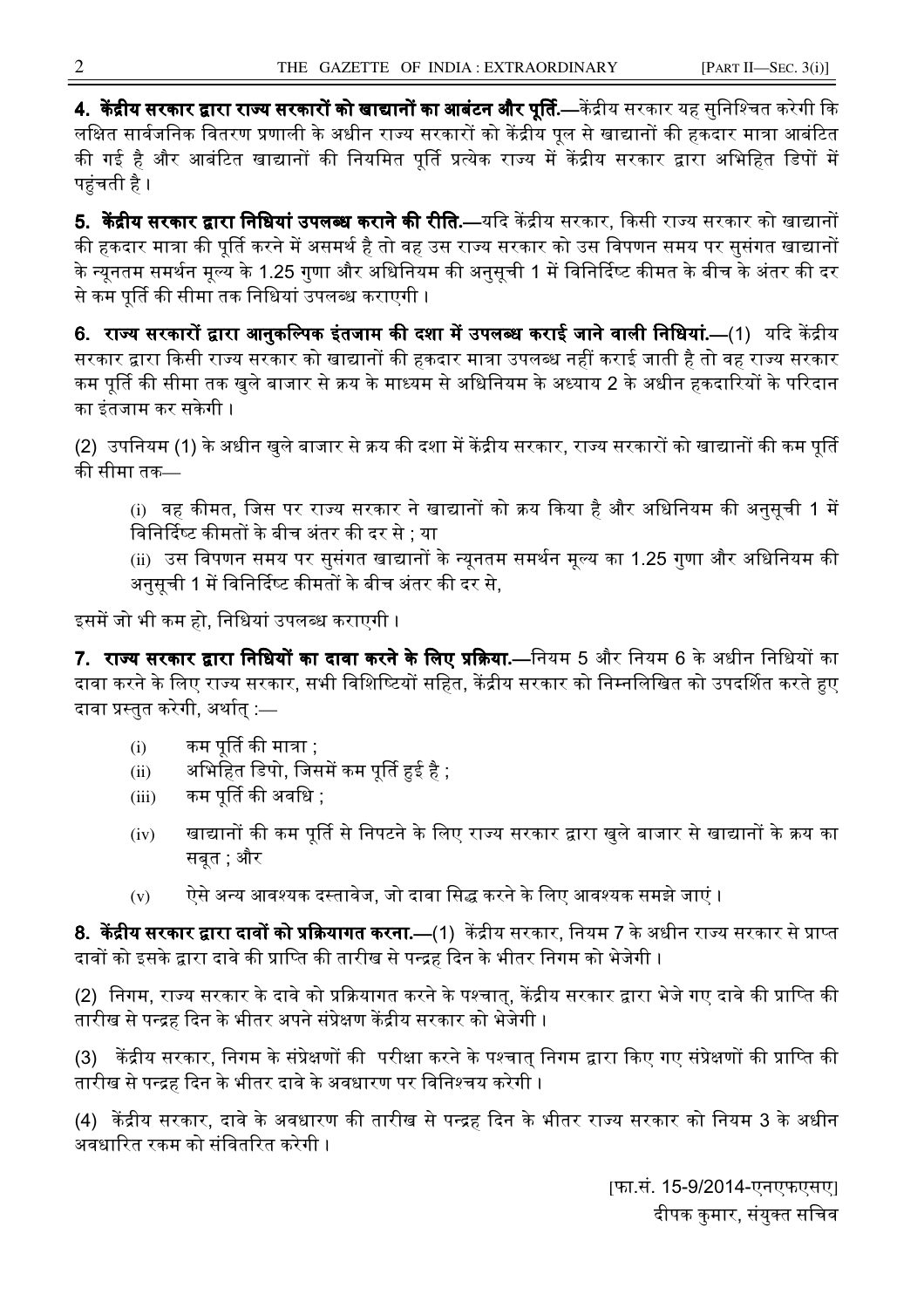### **MINISTRY OF CONSUMER AFFAIRS, FOOD AND PUBLIC DISTRIBUTION**

#### **(Department of Food and Public Distribution)**

## **NOTIFICATION**

#### New Delhi, the 27th October, 2014

**G.S.R. 743(E).—**In exercise of the powers conferred by clause (f) of sub-section (2) of Section 39 read with section 23 of the National Food Security Act, 2013 (20 of 2013), the Central Government, in consultation with the State Governments, hereby makes the following rules, namely :—

**1. Short title and commencement.––**(1) These rules may be called the Provisioning of Funds to State Governments for Short Supply of Foodgrains Rules, 2014.

(2) They shall come into force on the date of their publication in the Official Gazette.

**2. Definitions.––**In these rules, unless the context otherwise requires,––

- (a) "Act" means the National Food Security Act, 2013 (20 of 2013);
- (b) "Corporation" means the Food Corporation of India established under Section 3 of the Food Corporation Act, 1964 (37 of 1964);
- (c) "entitled quantity of foodgrains" means the quantity of foodgrains to be allocated by the Central Government to the State Governments in accordance with Section 22 of the Act;
- (d) words and expressions used but not defined in these rules shall have the meanings respectively assigned to them in the Act.
- **3. Time limit for allocation of foodgrains.––** The Central Government and the State Governments shall adhere to the time limit specified in the Public Distribution System (Control) Order, 2001 for allocation of foodgrains and making them available for distribution to the persons entitled under the Act.
- **4. Allocation and supply of foodgrains by Central Government to State Governments.––** The Central Government shall ensure that the entitled quantity of foodgrains is allocated from the central pool to the State Governments under the Targeted Public Distribution System and the regular supply of the allocated foodgrains reach the depots designated by the Central Government in each State.
- **5. Manner of providing funds by Central Government.––** If the Central Government is unable to supply the required quantity of foodgrains to any State Government, it shall provide funds to the extent of short supply to that State Government, at the rate of difference between 1.25 times the minimum support price of the relevant foodgrains for that marketing season and the prices specified in Schedule I to the Act.
- **6. Funds to be provided in case of alternative arrangements by State Governments.––**(1) If the entitled quantity of foodgrains is not made available by the Central Government to any State Government, then that State Government may, to the extent of the short supply, make arrangements to deliver the entitlements under Chapter II of the Act through purchases from the open market.

(2) In case of purchase from the open market under sub-rule (1), the Central Government shall provide funds to the State Government to the extent of short supply of foodgrains at the rate of difference between––

- (i) the price at which the State Government has purchased the foodgrains and the prices specified in Schedule I to the Act; or
- (ii) 1.25 times the minimum support price of the relevant foodgrains for that marketing season and the prices specified in Schedule I to the Act,

whichever is lower.